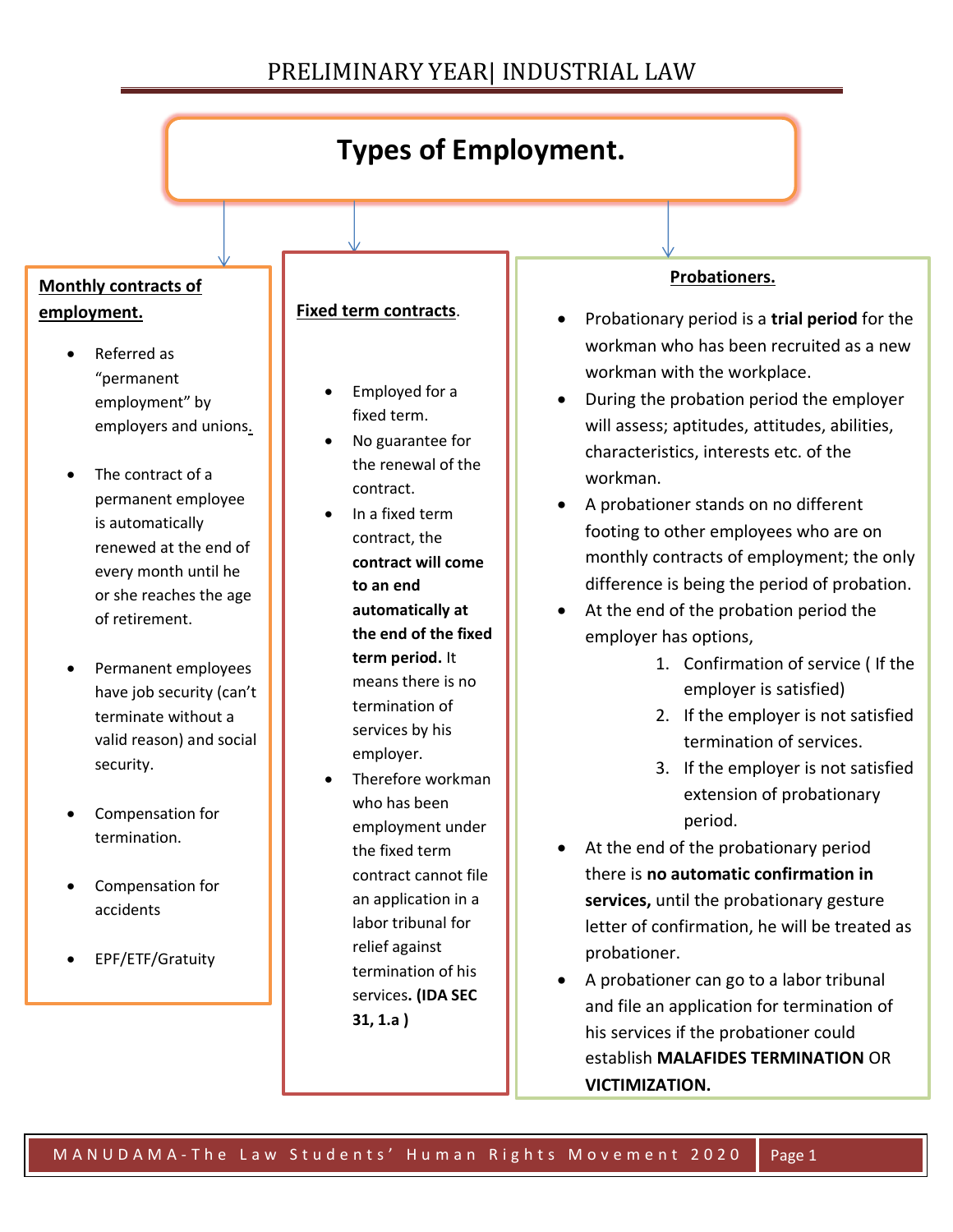## PRELIMINARY YEAR| INDUSTRIAL LAW